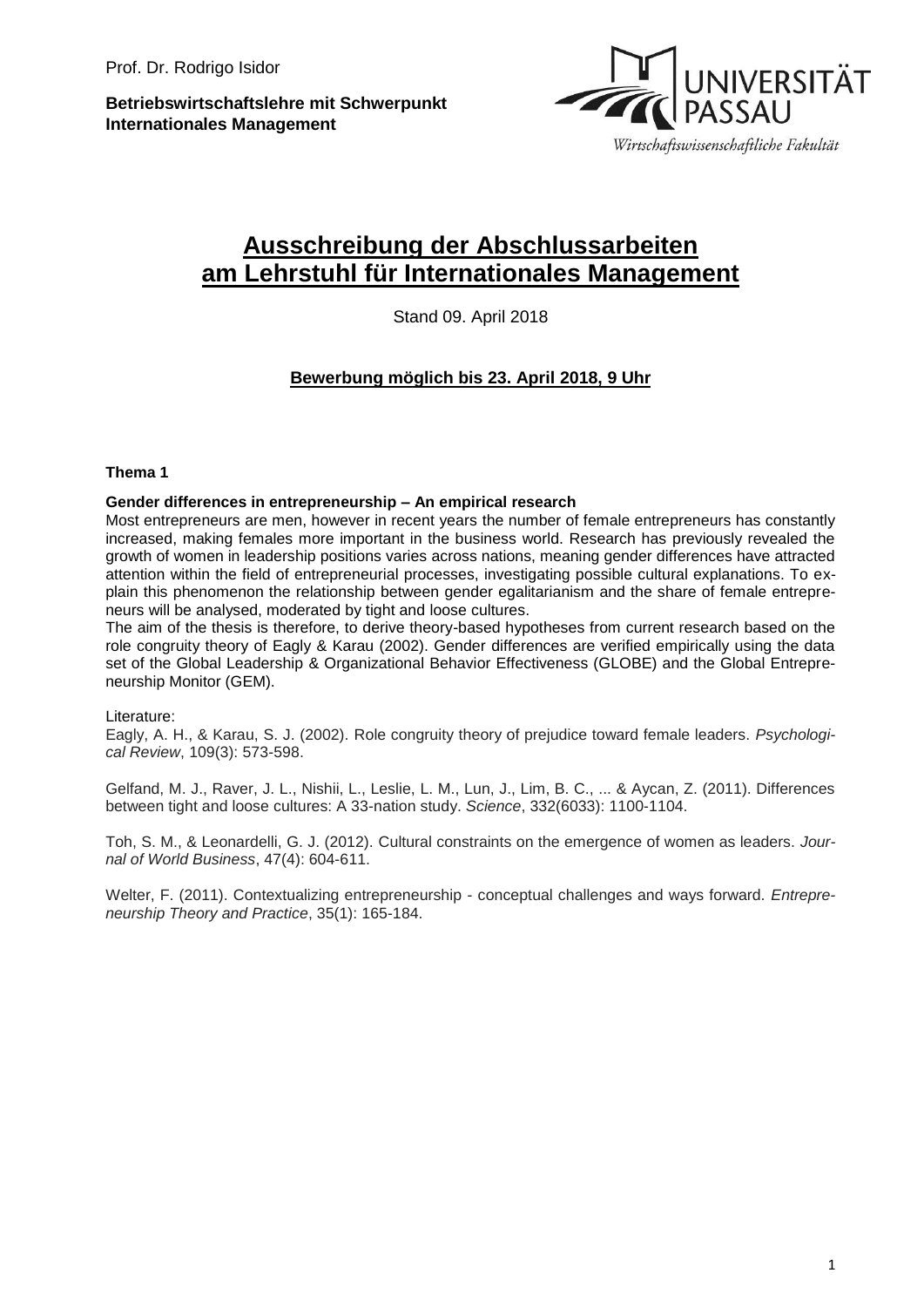### **Thema 2**

#### **High Performance Work Practices and Organizational Performance**

In recent years, a wide range of research tested the impact of High Performance Work Practices (HPWP) on organizational performance. We find growing evidence that these formal HRM processes and procedures (such as incentive compensation, training, employee participation, selectivity, flexible work arrangements etc.) increase employees' knowledge, skills and abilities (KSA) and motivate and empower them to leverage these KSA for organizational benefit (Combs et al., 2006).

Across the broad literature on HPWP, a wide range of methodologies, sample characteristics, performance measures and examined practices can be found (Combs et al., 2006). This variety makes it difficult to interpret the overall effect size of HPWP on organizational performance (Tamkin, 2004).

Some researchers argue, the more practices, the better. Some believe that the practices must fit with the business strategies, and others are convinced that the combination, the way in which the practices are bundled, is decisive (Huselid, Jackson, & Schuler, 1997). Indeed, Combs et al. (2006) found in their metaanalysis that *systems* of HPWP have stronger effects than *individual* HPWP. Still, there is a disagreement about what combination of practices constitutes a "perfect system" (Tamkin, 2004).

Applying a fuzzy set Qualitative Comparative Analysis (fsQCA), a statistical approach that bridges qualitative and quantitative methods (Schneider & Wagemann, 2007), this thesis should examine which combination of HR practices contributes best on organizational performance. For this purpose, the Cranet data is supposed to be used. In addition to the application of the new method, the thesis should also make a theoretical contribution on HPWP research.

Literature:

Combs, J., Liu, Y., Hall, A., & Ketchen, D. (2006). How Much Do High‐Performance Work Practices Matter? A Meta‐Analysis of Their Effects on Organizational Performance. *Personnel Psychology*, *59*(3), pp. 501-528.

Huselid, M. A. (1995). The Impact of Human Resource Management Practices on Turnover, Productivity, and Corporate Financial Performance. *Academy of Management Journal*, *38*(3), pp. 635-672.

Huselid, M. A., Jackson, S. E., & Schuler, R. S. (1997). Technical and Strategic Human Resources Management Effectiveness as Determinants of Firm Performance. *Academy of Management Journal*, *40*(1), pp. 171-188

Schneider, C. Q., & Wagemann, C. (2007). *Qualitative Comparative Analysis (QCA) und Fuzzy Sets*. Verlag Barbara Budrich.

Tamkin, P. (2004). *High Performance Work Practices* (pp. 1-16). UK: Institute for Employment Studies.

#### **Thema 3**

#### **The selection of outsourcing partners using the example of RPO**

(Das Thema kann nach Absprache auch in deutscher Sprache bearbeitet werden.)

Shortage of skilled workers and the growing degree of specialization of employees increase the requirements for recruiting. By outsourcing parts or the entire recruiting process (RPO), companies try to save costs, ensure flexibility and benefit from the expertise and know-how of the outsourcing partner. In addition to these advantages, there are certain risks when outsourcing recruiting. Recruitment of employees is significantly influenced by corporate culture, norms and values, company history and industry (social and economic context). Since the partner must know and understand these aspects, particularly high demands are placed on the choice of partners, on the cooperation between HR in-house and partners, and on the control mechanisms.

In a comprehensive review of the literature, this paper will present the pros and cons of outsourcing recruiting processes, analyze the aspects of partner selection based on existing literature on outsourcing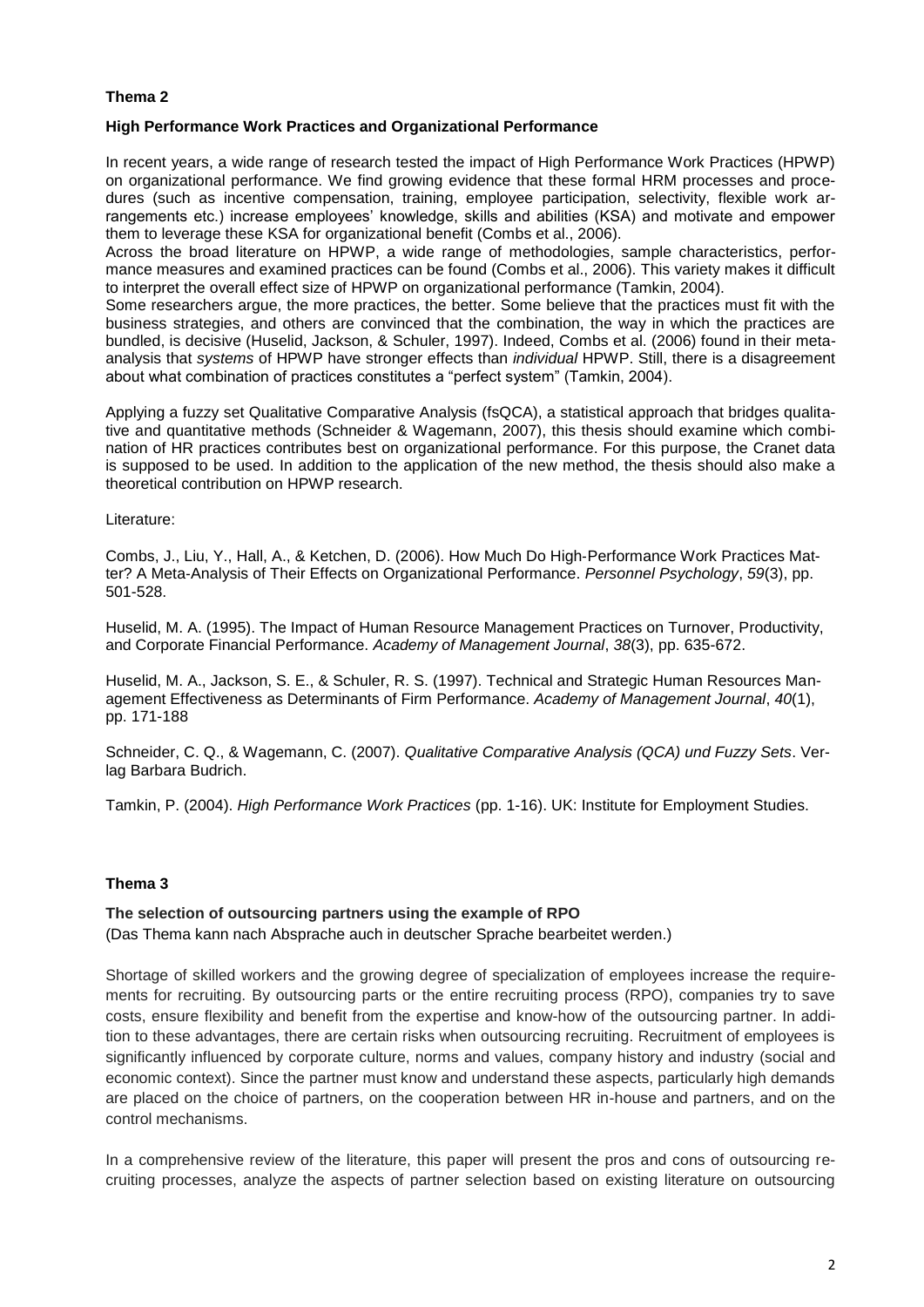and supplier selection, highlight which criteria are of importance when selecting the RPO partner, and make a recommendation for future research.

Literature:

Cooke, F. L., Shen, J., and McBride, A., 2005. Outsourcing HR as a competitive strategy? A literature review and an assessment of implications. Human resource management, 44(4), 413-432.

Lee, J.N. and Kim, Y.G., 1999. Effect of partnership quality on IS outsourcing success: Conceptual framework and empirical validation. Journal of management information systems, 15(4), 29-61.

Kedia, B.L. and Lahiri, S., 2007. International outsourcing of services: A partnership model. Journal of international management, 13(1), 22-37.

Greer, C.R., Youngblood, S.A. and Gray, D.A., 1999. Human resource management outsourcing: The make or buy decision. The Academy of Management Executive, 13(3), 85-96.

# **Thema 4**

#### **The Role of Culture in Expatriate Management**

(Das Thema kann nach Absprache auch in deutscher Sprache bearbeitet werden.)

The success of international assignments is of critical importance for companies due to the high costs associated with them. Prior research has produced substantial insights revealing central antecedents of expatriate performance. Various streams of literature focus on work-related as well as individual factors as significant facilitators of successful expatriate adjustment and, hence, expatriate performance abroad. Further research emphasizes environmental factors, like the national culture of both the home and host country, which are also found to facilitate or hamper expatriate adjustment. In recent years, critical voices regarding the investigation and conceptualization of culture have increased, calling for new approaches in cross-cultural research.

In a comprehensive literature review, this thesis should analyze the existing concepts, insights and critique associated with national culture within the field of expatriate management, while illustrating additional avenues for future research.

Literature:

Baum, M., and Isidor, R., 2017. The Influence of the Cultural Context on Expatriate Adjustment. In: B. Bader, T. Schuster, A.K. Bader, eds. 2017. *Expatriate Management*. UK: Palgrave Macmillan. pp. 165- 190.

Puck, J., Holtbrügge, D. and Raupp, J., 2017. Expatriate Adjustment: A Review of Concepts, Drivers, and Consequences. In: B. Bader, T. Schuster, A.K. Bader, eds. 2017. *Expatriate Management*. UK: Palgrave Macmillan. pp. 297-336.

Shenkar, O., 2012. Beyond cultural distance: Switching to a friction lens in the study of cultural differences. *Journal of International Business Studies*, *43*(1), 12-17.

Tung, R. L., and Verbeke, A., 2010. Beyond Hofstede and GLOBE: Improving the quality of cross-cultural research. *Journal of International Business Studies,* 41(8), 1259-1274.